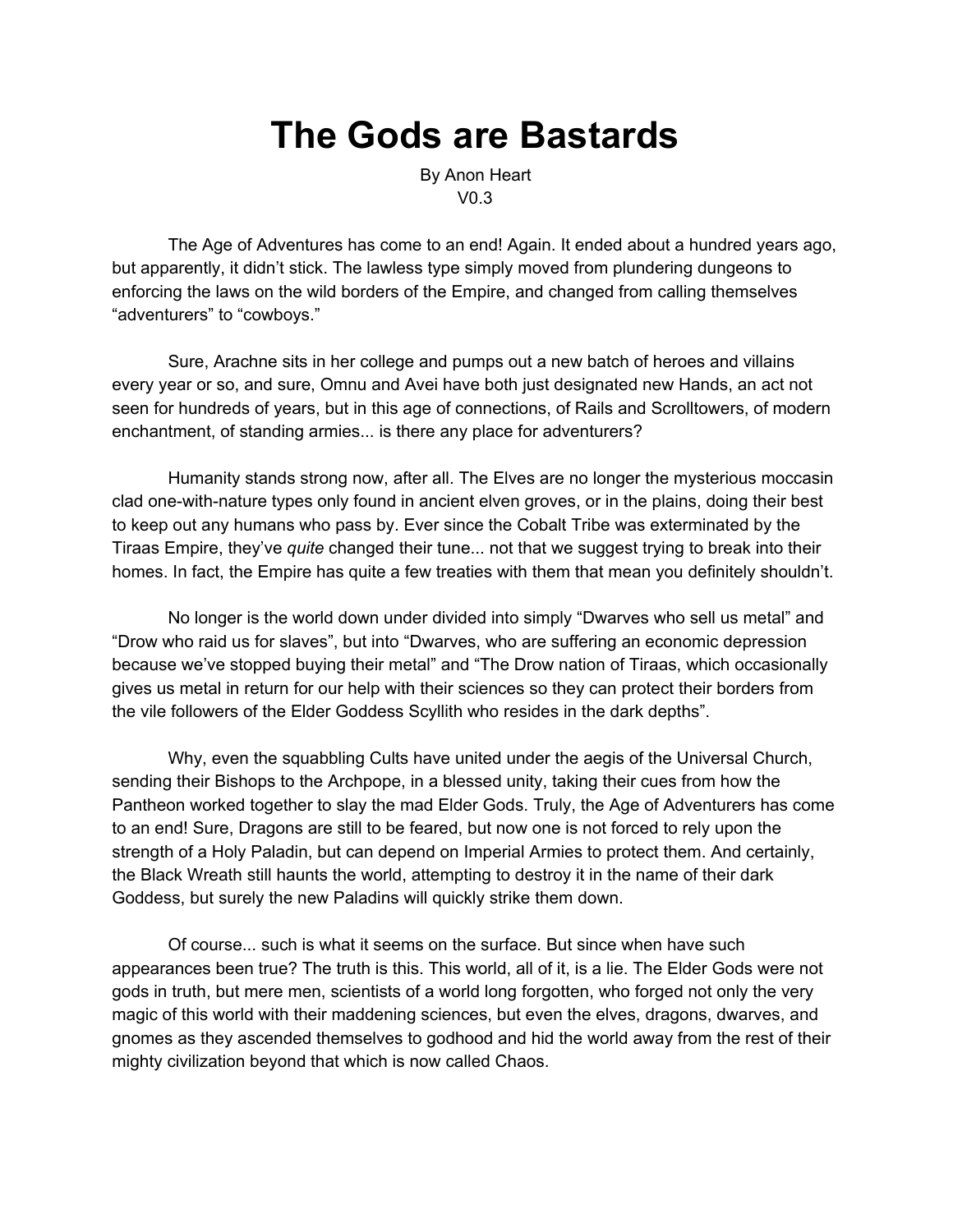The Pantheon that struck them down did not wish to be gods, not one among them. They simply wished to stop the Elder Gods, who'd long since gone mad and corrupt with the absolute power they wielded, and in attempting to shatter the process of ascension, found themselves raised to Godhood, bound by the new restrictions it had placed upon them.

This is the world to which you've come. Good luck.

Have 1000 CP to guide the transcension fields and forge your new body and your new past.

## **Origins**

### **Adventurer** (Drop In):

Like any other adventurer- sorry, *cowboy*, you seem to have simply rolled into town one day. You're missing any sort of identification or local memories, which might make things a bit hard on you. On the bright side, like I said, this is actually a pretty common situation. The world is *well* used to random, previously nameless, individuals suddenly become massive threats out of nowhere. Whether that's a good thing or a bad one's up to you. On the brighter side, it means that they're quite used to people with stupid levels of magic just smashing through everyone and doing what they want, so feel free to do that. They'll probably just mark you down as a natural disaster and try and get out of your way. Or try and kill you. Depends on how much damage you cause and why.

### **Shaman**:

You have always been connected to the natural world. Whether you were raised in it or moved from the cities to be closer to nature you have decided to follow the path of a Shaman. Whether it's the Empire encroaching upon the natural world to feed its insatiable appetite for conquest, the stuck up elder Shaman preventing any action and sticking to the ancient ways, or Dryads causing their own brands of trouble, you'll have your work cut out for you. At least you've got Fey magic on your side.

### **Warlock**:

Let's be honest The Gods are Bastards, their chosen priests gain all of the support of the Empire and can openly flaunt their Divine Magic without fear. You on the other hand have chosen a different path. Whether it be through family inheritance, a desire for power, or even loyalty to the Black Wreath and Elilial, you now walk the path of a warlock, a wielder of Infernal magic. Some advice though; try to avoid being discovered. Paladins and priests are not fond of those who use the Infernal.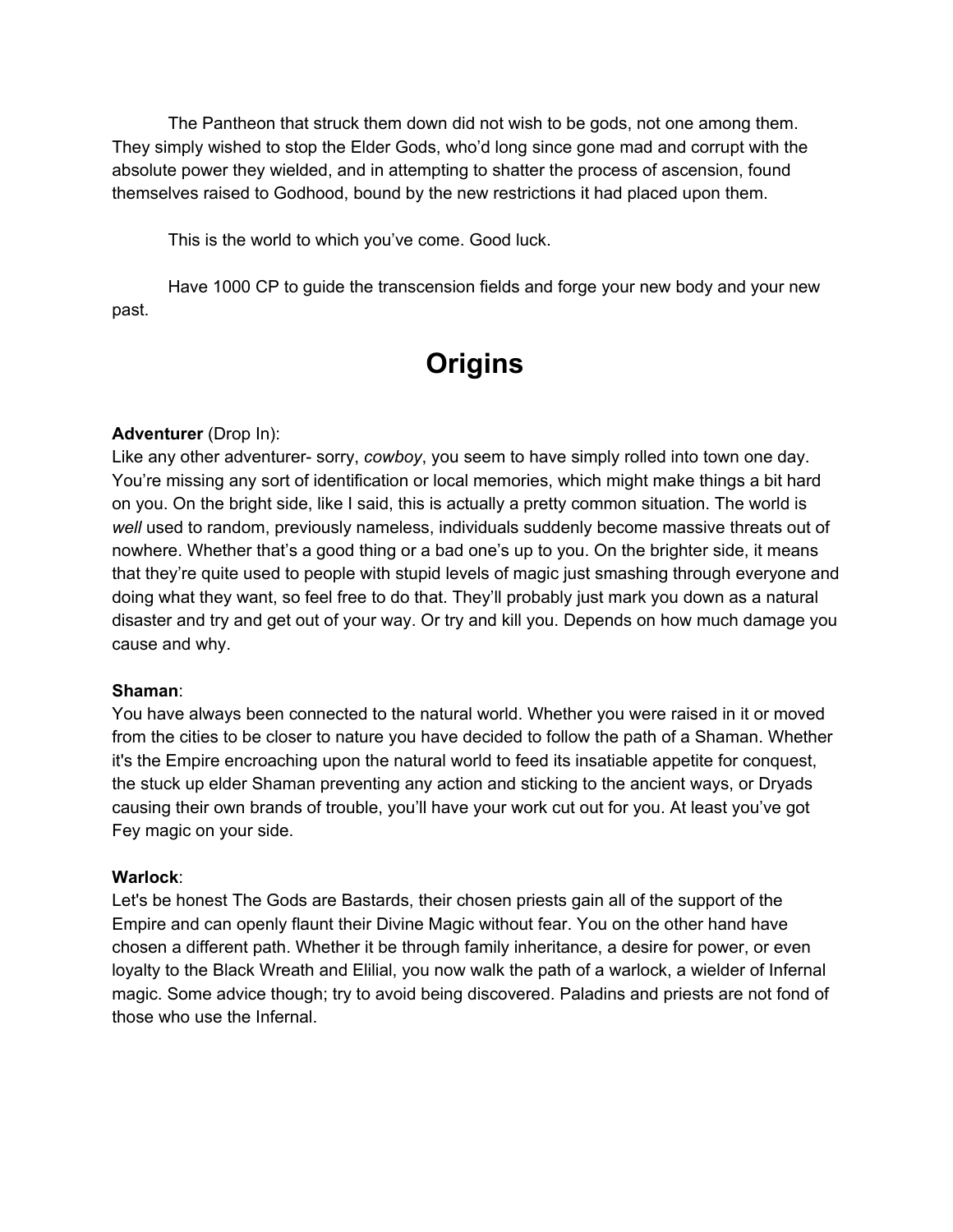### **Noble**:

As a noble, you're born to a more subtle power than most. Where others lash out with raw force, you wield the power of your connections and the sharpness of your thoughts. Some might think the best way to stop an opponent is to shoot them, but you know that bureaucracies can work wonders on your behalf.

### **Priest of the Pantheon**:

For some reason be it glory, religious fervor, or power you have devoted your life to one of the gods of this realm. You may choose to serve any of the canon gods.... well with one exception. As a servant of this god you are expected to follow its tenets faithfully.

However as a servant of the gods you are not alone, you have many comrades backing you up.

There is big change coming though. Archpope Justinian plans to set in motion events to destroy the gods and place humanity at the top of the world. Will you betray your god and join him or will you take a stand against his crusade?

### **Priest of the Shadows**:

Though part of the Pantheon, Esserios, Viridian, and similar gods are less... straightforward than their companions within it, and their servants have a more tricky style. You serve one of these trickster gods... though unfortunately, Ellial is out. If you want to serve *her,* go be a Warlock.

### **Races**

### **Human** [0]:

You're human. As the dominate species in this setting you are likely the least person to be discriminated against in the cities of the Empire.

The other races however are resentful of your kinds rise to power, you likely are not going to find many allies in other races unless you work for it.

### **Half-Elf** [100]:

A half-blood, with an elven parent on one side, and a human on the other, it could be said that you've inherited the best of both worlds. You have increased stamina, speed, flexibility, and lifespan compared to humans, while still possessing an increased strength and rate of healing compared to elves.

### **Elf** [200]:

As an Elf, you're functionally a magical construct, your body specifically adapted for the magics of the planet. You have an increased lifespan and dexterity at the cost of strength and healing rate. You're also immortal, highly tilted toward fey magic, and have a digestive system that's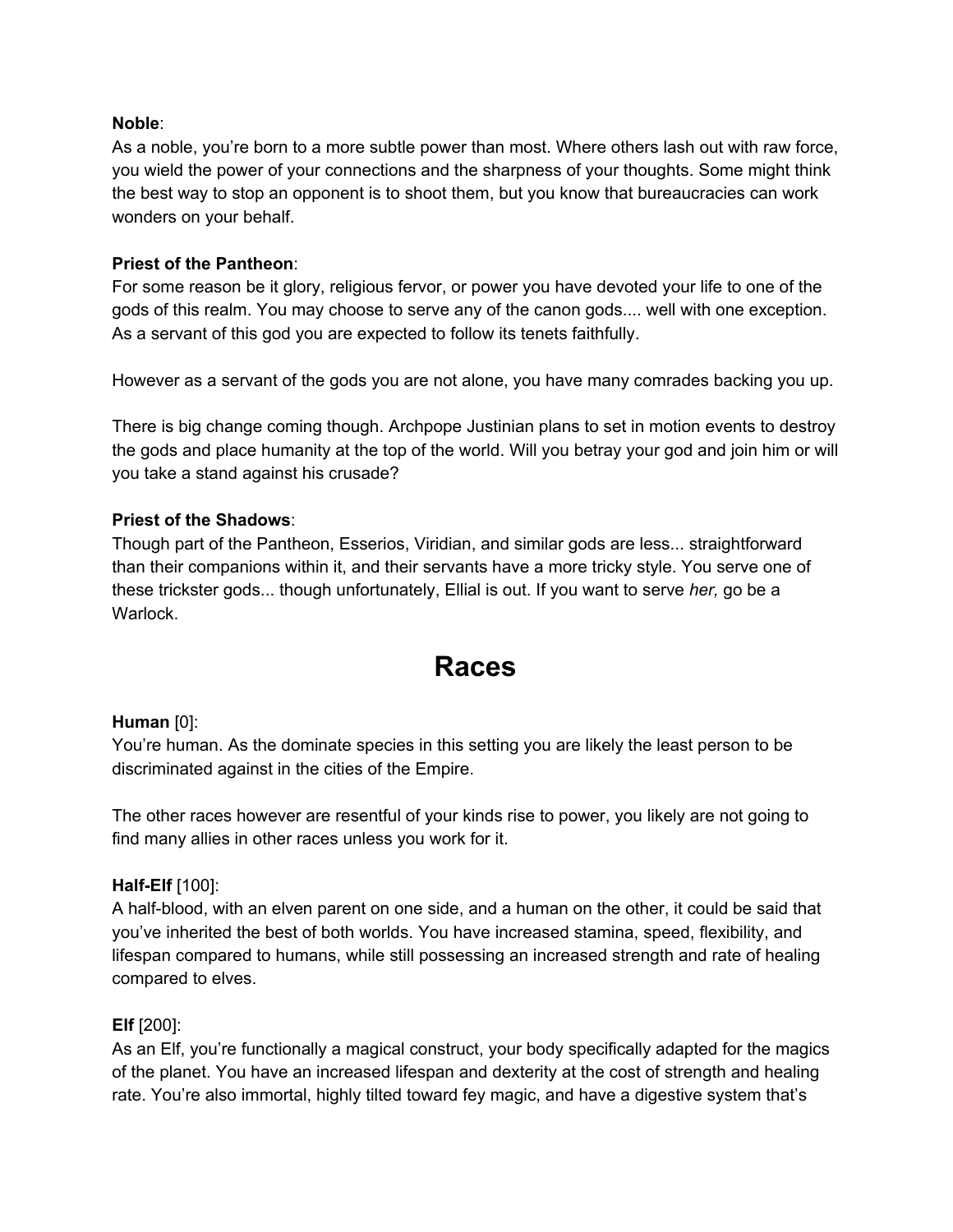closer to a video game style one than a reasonable digestive system: You could eat a bison and not have to eat for a week or breath for a few hours, for example. Free Fey magic.

### **Drow** [200]:

See elves, but instead of an affinity for fey magic, you have an affinity for divine magic. Depending on if you're from the allied nation of Tar'naris or one of the nations ruled by Scyllith, you will have either been raised in a matriarchal culture that practices ruthless efficiency and heavy emotional reserve, or from a pack of crazy demon summoners. Free Divine or Infernal magic, depending on which nation you came from.

### **Dwarf** [200]:

You're a Dwarf. Short, stocky, and from a nation which is currently in the process of being thoroughly screwed over by the fact that the Empire has found new trading partners to get it's metal from. You have Free Divine magic.

### **Pixie** [200]:

You're a pixie. Although most of your kind is about as intelligent as a dog, you're somehow... different. While your body, being a small glowing ball of light, gives you a major malus to your physical stats, your nature as a part of the aura of a demigoddess gives you an unending supply of Fey magic in your body. Free Fey magic.

### **Demonblood** [200]:

The child of a human and a hethelax demon, you'll find that most divine magic burns you, and that most people hate you. On the bright side, you have near-invulnerable skin, unbreakable claws, high resistance to arcane magic, and the ability to throw yourself into berserker rages... often even if you don't want to. Free Infernal magic.

### **Dryad** [600]:

Dryads are the daughters of the primordial goddess of nature. Your kind has a natural pull to the forces of nature and animals, elf, and many who use fey magic give your kind respect. You have Fey magic free.

Being a "Daughter of Nature" does not mean that you're some Disney princess, however. No, your kind has a general morality problem that comes from being raised at the top of the food chain in the forest. This leads to many dryads to engage in many less than noble pursuits, such as sleeping with everything that has a pulse and then eating that same person alive, piece by piece, while keeping them alive with healing magic. Hopefully you're different.

In addition to all the natural benefits your species has it is well known that when one of Nysta's children dies she does not take it well. You thus also gain Favor of Nature for free.

Finally, a Dryad is, at her core, a tree. This grants you durability equivalent to a tree (Have you ever punched a tree? Someone trying to punch you is going to have about the same result) as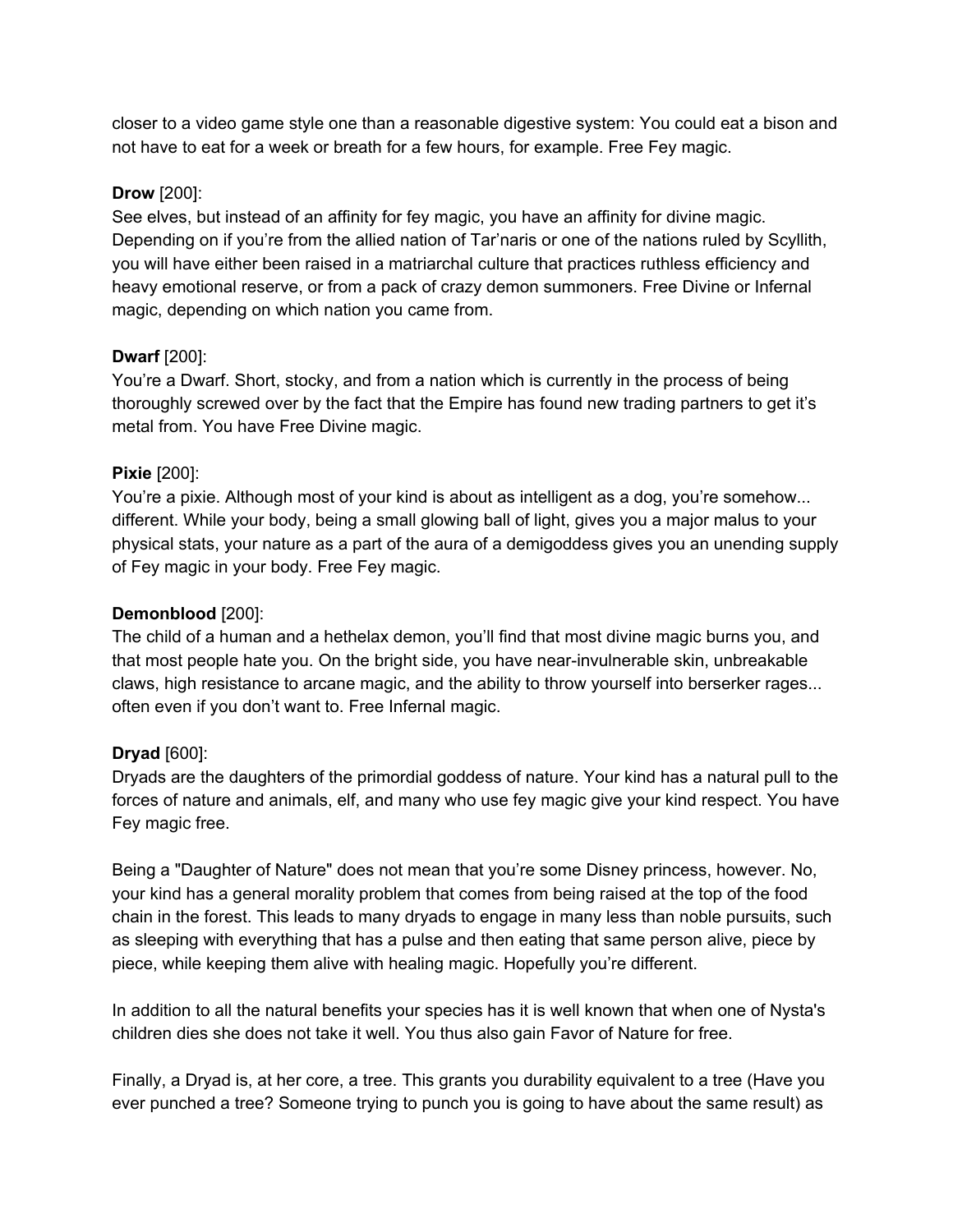well as immense physical strength, and pretty much anything else you might get out of metaphysically being a tree. Furthermore, due to your nature as a magical construct, you can adopt the senses of any animals you wish. On the not-so-bright side, moving particularly quickly is pretty tiring. Trees don't usually move much, after all.

Dryads are all female. If you are not female when entering this jump, you may become female for free (And are, in fact, required to do so if being a dryad).

### **Dragon** [600]:

Being a Dragon means that you instantly gain the respect (and fear) of a lot of people just by being around. Even the gods of this world are wary of the actions of your kin.

However the Empire is slowly squeezing your kind. Singular dragons are driven from their territory and killed. Soon a great meeting between the remaining dragons will take place in order to decide the fate of your kind, whether you choose to join them or not your days at the top of the food chain are over.

The dragons of this world are similar of appearance to the standard Western style dragon, though they share the sizes found in literature rather than mythology. Although you begin at the size of a large house, dragons swiftly grow to about three stories tall, or even larger.

Furthermore, Dragons can choose an affinity for a single type of magic, which affects the colors of their scales. Blue Dragons use Arcane, Red use Infernal, Green use Fey and Gold use divine, with Silver and Black representing either the gods or Hell. As this requires direct divine intervention to create, and the first is only ever created in response to the latter (which generally goes uncreated on the grounds of not wanting powerful and selfish beings to be even more powerful), you cannot be either silver or black. You gain the magic from whichever color you do choose free, however, and simply by virtue of your nature, are liable to be better at this magic than all but the most powerful archmages.

Finally, each Dragon has a humanoid form they can take on at will. Choose one of the non-demonblood and non-Dryad races from this list. You may adopt that form whenever you like. While you don't gain any actual benefits the species has its a much less conspicuous way of traveling then flying around in your dragon form. However a glaring weakness in this disguise is that your hair and eyes will remain the color of your scales and your eyes do not have pupils. Those with knowledge of your kind will be aware of this.

Dragons are all male. If you are not male when entering this jump, you may become male for free (And are, in fact, required to do so if being a dragon).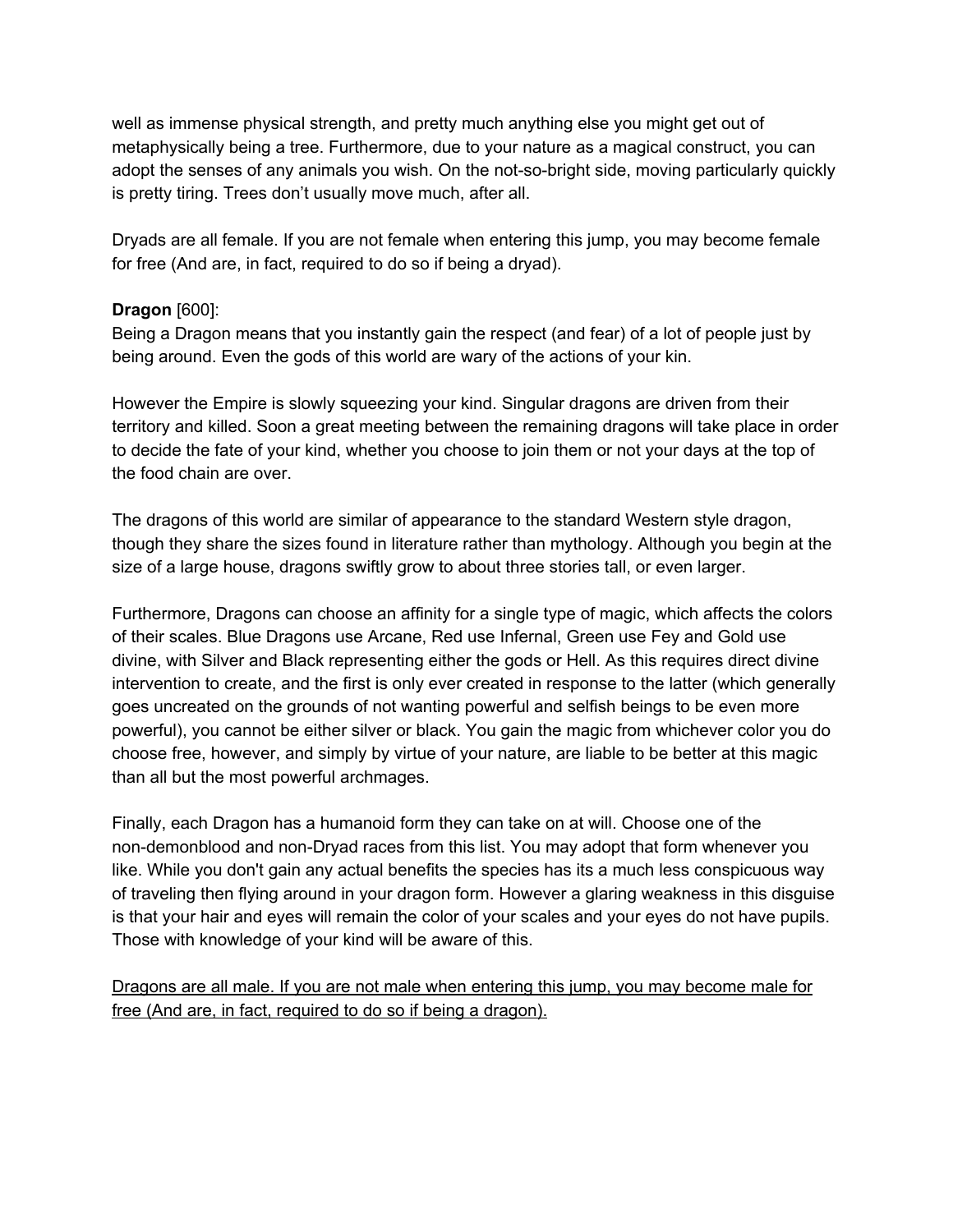### **Perks**

Notes: Perks are discounted to half price for the origin they're under. 100 CP perks are free for their origin. If you have a magic free twice, you may take the 200 CP perk of your origin free as well.

### **Adventurer**

### **Arcane Caster** (100):

Arcane magic.This is standard "wizard" magic, Elemental magic, cast fireballs, lightning and the like, though it includes things such as teleportation and illusions. The Circle of Interactions means that it causes Divine magic to flicker and fail, while Infernal magic will corrupt it.

### **Adventurer's Academy** (200):

What sort of adventurer can't survive in the wilds on his or her own? A dead one, that's what kind! Fortunately, you're good at the basics of surviving as an adventurer, including knowing what you can and can't eat, the general shape of the local politics and how far you can push things before getting arrested. You also have the slightly less than savory but no less critical to adventurers skill of assessing the value of something at a glance.

### **Circular Advantages** (400):

You're good at manipulating the Circle of Interactions to screw over your opponents. Not only can you easily figure out what sorts of magic your opponents are using, but also what kinds of magic will best disrupt it. In fact, you'll find that the Circle remains in effect even outside of jump when you wish it! Your arcane magic disrupts divine which snuffs out fey, which devours infernal, which scatters arcane. Furthermore, you can learn spells to not just negate but consume the appropriate magics, feeding on divine spells to enhance the raw power of your own arcane ones, for example. In worlds that aren't so kind as to have these arbitrary distinctions, Divine is if granted by a god, Fey is nature, Infernal is demonic, and Arcane is everything else.

### **The Sarasio Kid** (600):

That's what they'd call you if you were from Sarasio, a kid, and also, if the name wasn't taken. You see the world in numbers, and are able to calculate any shot on the fly, practically at will. If it's even theoretically possible to take a shot, you can take it. Of course, this'll be more effective the better you are at math.

### **Shaman**

### **Fey Caster** (100):

Fey magic. The magic of nature, Witches are most experienced with growing plants, indirect, shamanistic scrying, dealing with animals, and summoning and binding powerful spirits to do their bidding. It devours the magic of demons, but quickly falters when faced with the Divine.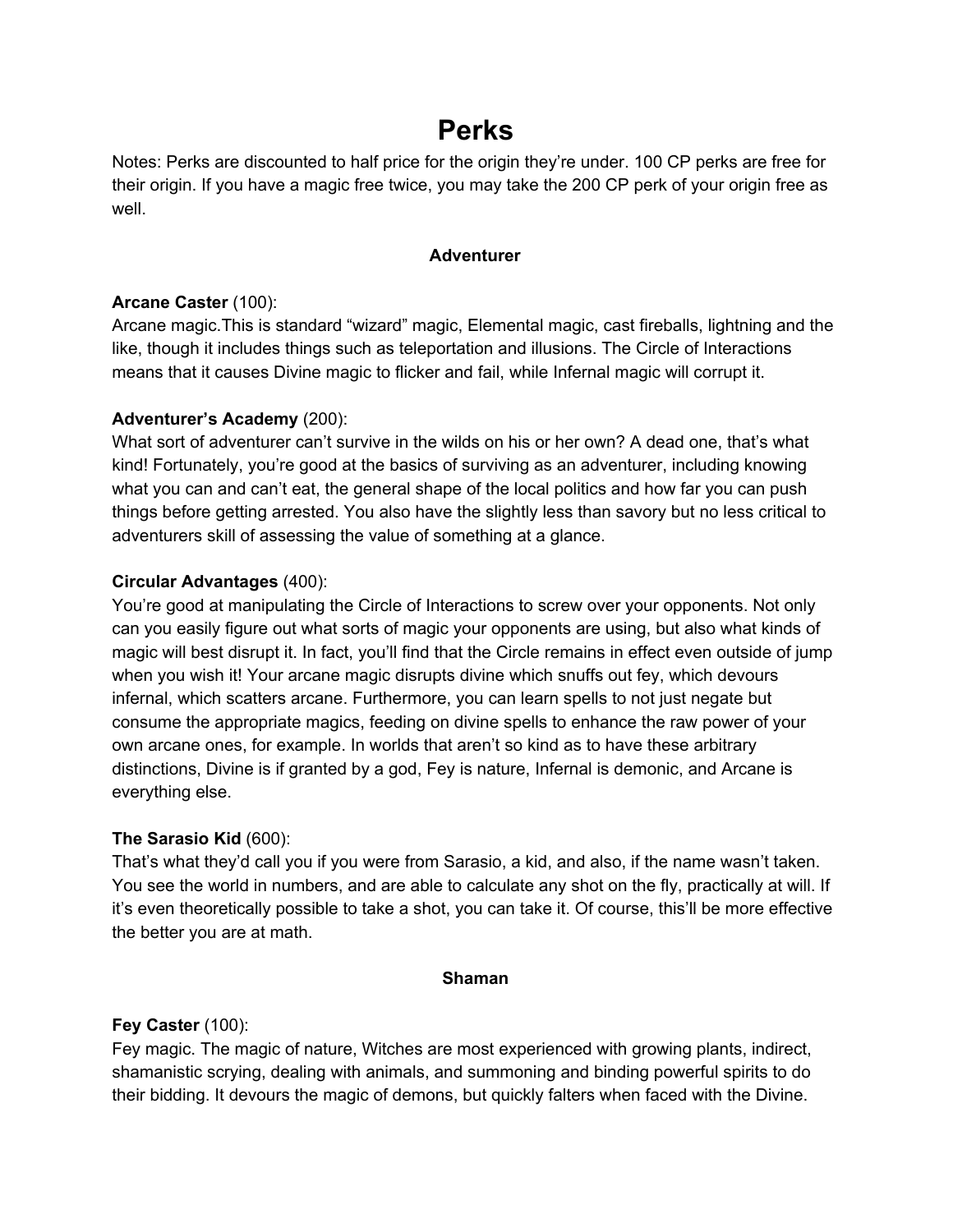### **Navigating the Golden Sea** (200):

The Golden Sea: a maddening and somewhat sapient area that can twist it's own terrain and dimensions at will, to the point where the only sureties in navigation are "closer to the center" and "Further from the center." Somehow, you have a talent for navigating it, and this talent has spread to general navigation. So long as you trust your instincts, you will never get lost, no matter how confusing the area... though you might find yourself taking minor, strange, detours before you find yourself in the right place.

### **Summon and Bind** (400):

You're a master of working with spirits and elementals. Summon them, bind them, use them to murderize your opponents, whatever. You can cast summons in a tenth of the time as anyone else, and are able to bind them almost without risk.

### **Favour of Nature** (600):

The nature goddess adores you. Exactly once per jump, when you're brought to the brink of death, Nature itself intervenes on your behalf, attempting to murder everyone within a hundred feet by turning the planet itself against them. No, there's no discrimination in this, and it will hit your allies as well as your opponents. On the other hand, you're fully healed, which is nice.

### **Warlock**

### **Infernalist** (100):

Infernal magic. The magic of demons, Infernal magic is that of corruption. Though primarily based around summoning demons, infernal magic is maddeningly stealthy, and can be most easily used to learn abilities such as Shadow Jumping, a more subtle form of teleportation. It is also the most dangerous of magics, however. It's an accepted fact of life for Warlocks that they'll most likely die not from enemy action, but from their own magic, as the *only* price it takes is the cancerous corruption it weaves into your body as it's channeled through your aura. It corrupts and negates Arcane magic, while being devoured by Fey.

### **Musician** (200):

Music, it's said, soothes the savage beasts. It's somewhat ironic, then, that archdemons are so good at singing. Your voice is so beautiful when you sing that you will practically hypnotize those who hear it.

### **Protection from Corruption** (400):

You're protected from the corruptive effects of your own magic, as long as it's used in moderation, and will receive a mental warning when you begin to cross the line. This should prove rather useful if you're so foolish as to call upon the infernal, as ordinarily, your own magic could take your life before you even realized you'd hit the limit.

### **Possessed** (600):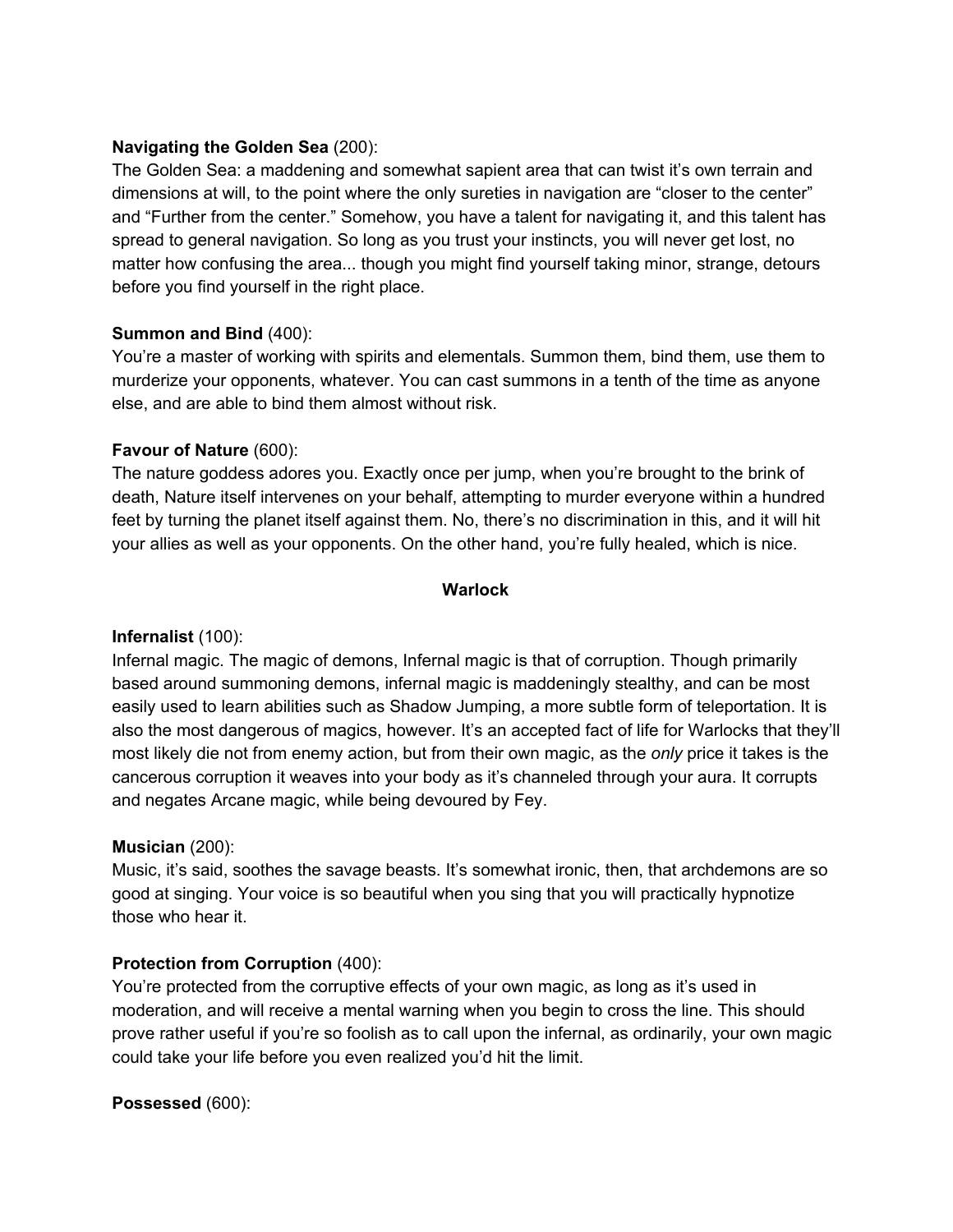You're possessed by an archdemon, a powerful creature born from hell and a daughter of it's queen. By allowing it to take over, it can cover itself in a sheath of infernal power, taking on a powerful combat form that's capable of flying into orbit with an opponent in hand without issue, then dropping at maximum velocity in order to hit them with the planet. You may choose if it retained its memories or not. If it did, this will be more of a give-and-take, as it will have its own agenda but similarly have far more knowledge. If it did not, then you will almost entirely be in charge, and the Archdemon will come to adore you if treated with kindness... but in return, you won't have access to it's thousands of years worth of memories.

### **Noble**

### **Pirate Princess** (100):

Piracy lies within your blood! Or, well, stabbing people until everyone acknowledges that you're in charge is, at least. Fortunately, unlike most Tirass nobles, and like most Punaji nobles, you've kept up this habit, and been trained nearly since birth in the arts of stabbing things with a sword, dealing with social situations, and one of riding horses or sailing ships.

### **Never Get Drunk** (200):

Sometimes you end up pissing off a goddess. Sometimes, it's one of your ancestors who do so, by taking a leak over one of their shrines while dead drunk. Oftentimes, this results in a very through smiting. Fortunately, your ancestor got away with a bloodline curse; one that you inherited. Even more fortunately, you seem to have only inherited the incidental benefits. No matter how much you drink, you'll never get drunk, which oddly enough, translates into an immunity to poisons and drugs of all types, even magical or alchemical ones.

### **Noble Reserve** (400):

The Drow of Narisaan have a culture shaped by their circumstances. In the space-deprived caves in which they live, inflicting others with their emotions would make it... difficult to avoid internal conflict. Because of this, they've mastered the art of hiding their emotions behind walls of reserve. You too have this skill, honed to the point where even magic will not be able to see what you see in truth, not influence your emotions behind that iron grip you have upon them.

### **Playing the Game** (600):

Politics. One of the most dangerous games there is. You are an absolute *master* of it, able to weave through governments, flatter people, and generally figure out what levers you need to pull to make someone dance on your strings, and *exactly* how far the rules can be pushed. Also comes with accounting skills and "accounting" skills, which may prove useful for bri- I mean, uh, gifts. Yes. Gifts.

### **Priest of the Pantheon**

### **Divine Caster** (100):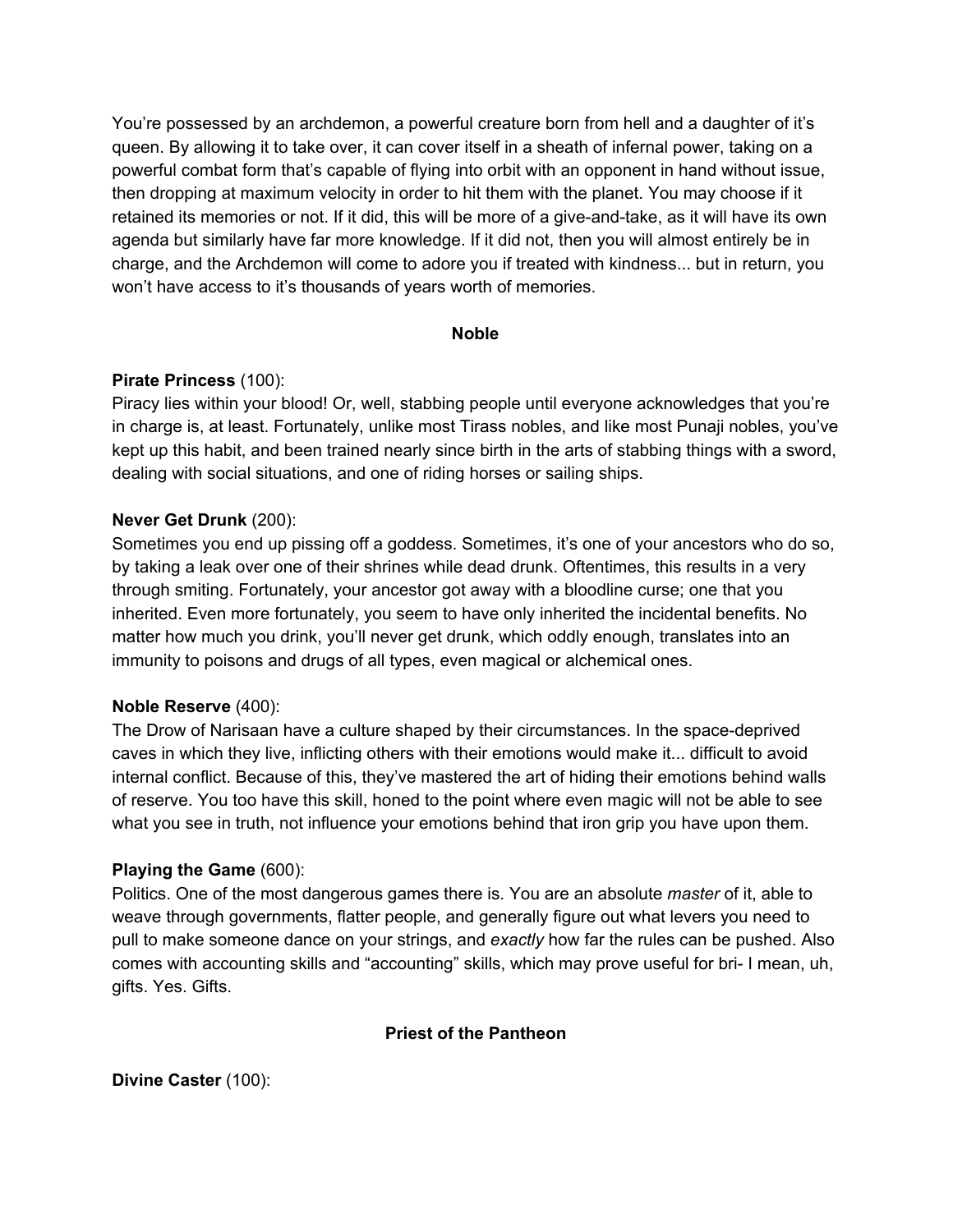Divine magic. The magic of the gods, this magic is one of purity. It cleanses, heals, and protects, though it possesses the least offensive ability unless used against demons and other unnatural beings. Against those beings, most divine magic *burns*, causing heavy injuries just with it's presence, though this is not absolute, such as in the case of Themynra, goddess of Drow. Furthermore, while Divine magic can be channeled as much as you wish, it *is* divine power. Channelling too much will cause you to combust, though the god you call upon will warn you before such an event occurs. Divine magic fails in the face of the arcane, but easily sweeps aside the fey.

### **Faith of the Sword** (200):

What servant of Avei would be caught without the ability to punch their foes in the face? Not one. And as the servant so of Omn know, to bring peace, you must be better at violence than those who would bring war. Fortunately, you're *very* good at violence. You're a peerless warrior, a master in the style that your church teaches, and are able to quickly pick up the martial styles of those who fight beside you, taking only half the time that others would.

### **The Silver Legions** (400):

In this modern age of connections, no one is expected to fight alone. Instead, true combat is no longer done by adventurers, but by armies. Fortunately, you've been trained for this sort of situation. You're capable of training a group of rabble into an army to match any other in only a year, and then leading them to victory against near any equal force. Further, you're more than able to keep them fed and equipped, a skill which you should not underestimate the effects of.

### **Hand of a God** (600):

No mere priest, but a Paladin, your god has declared you their hand on earth. Able to channel almost inhuman amounts of divine energy, and capable of matching a Legion on your own, you are a high ranking member of your faith by default, and can summon a warhorse.

### **Priest of the Shadows**

### **Divine Magic** (100):

Divine Magic. See Priest of the Pantheon Divine Magic.

### **Faith of the Shadows** (200):

All systems are corrupt. The Thieves guild knows this, and hates it. Thus they train their acolytes to fight against the corruption in any system they encounter, whenever they can... usually by stealing stuff from people. You've received training in this art, and are now a masterful thief, burglar, and trickster. You also have an almost supernatural ability to root out corruption.

### **Juggling Loyalties** (400):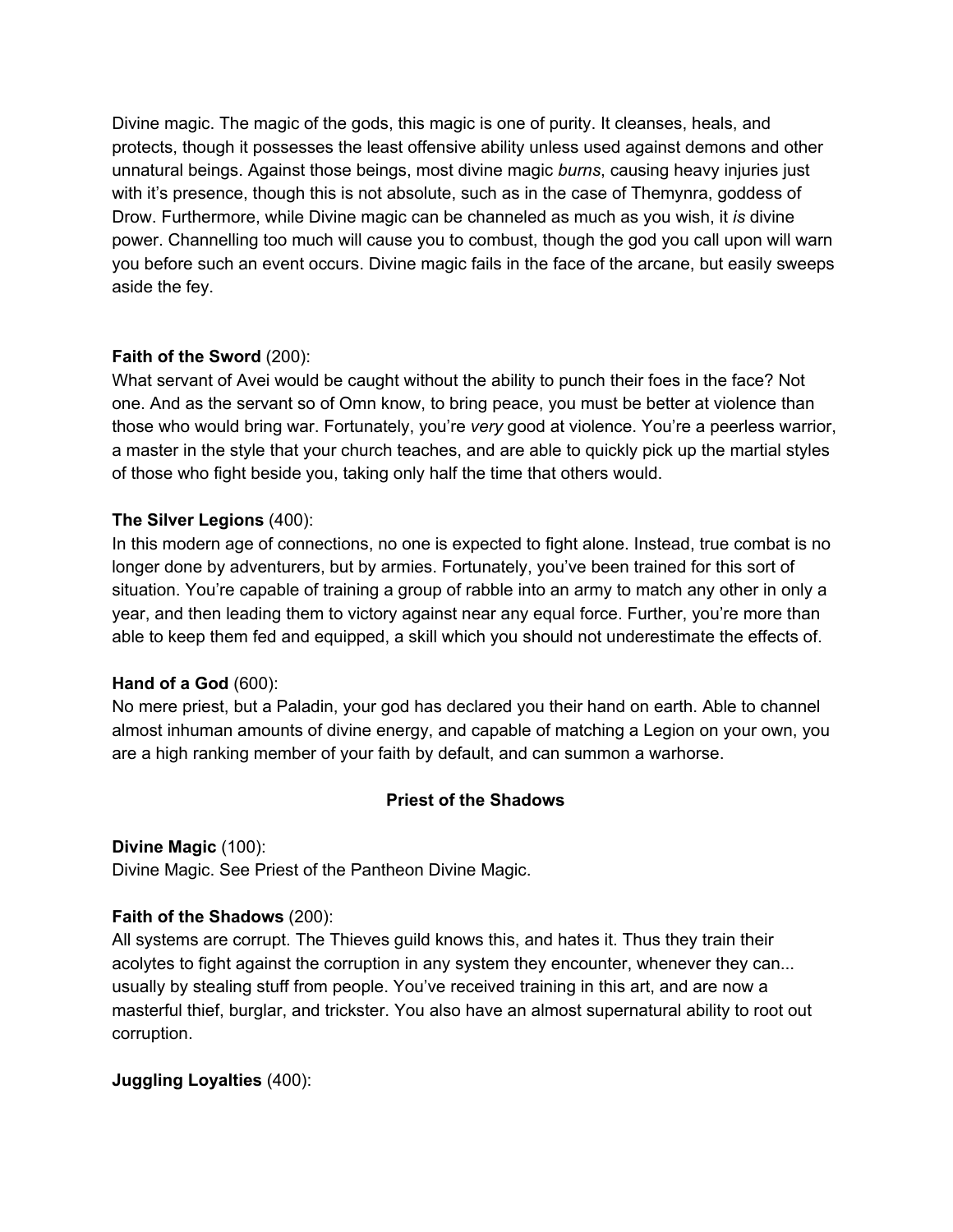Sometimes you're part of an organization. Sometimes you get sent to join a second organization. Sometimes, this ends up putting you into a third organization. And sometimes, all three of them are playing against each other, and all three of them expect you to be loyal. It's a good thing that these are the situations in which you excel! You'll find that when you join an organization, no one will be able to tell whom you're actually loyal to, to the point where you can spy on all three of them for each, inform all of them that you're spying on them for the other two, and still get away with manipulating them into working together for as long as possible.

### **Topple the Arrogant** (600):

A challenge of Cunning. One of Ellial's ancient compacts, and one that you are almost guaranteed to fulfil if you try. You're a master of both planning ahead and on-the-fly planning, to the point where you can set people up, and be nearly certain that their reactions will resolve in a way that benefits you, even if you have absolutely no idea what the hell they're actually going to do. Perfect for fucking with people who think they're better than you, or that you're out of options.

### **General**

### **Headhunter** (400, Requires Elf, requires all four magics):

Headhunters are elves who made a pact with the spirits of the annihilated Orc homeland of Athan'Khar. Each spirit is a powerful mage, but more importantly, each is capable of acting independently. Due to this, you find yourself with the ability to cast near any magic with a reaction time born of having hundreds of spirits watching your back at all times. This makes you an immense threat to nearly everyone, as despite your only average power, the Circle of Interactions assures your ability to counter any spells your foes call forth, while the spirits mean that you're difficult to counter yourself.

Unfortunately, this is not all benefits. The Orcs of Athan'Khar hate humanity with a passion, a quite reasonable result of the Tiraan Empire hitting the Orcish homeland with so many magical weapons that even time has broken in the area, and even the local god was slain. These furious spirits constantly drive their host to kill, often driving them insane with their demands. While you do not suffer these consequences, good luck convincing others. You must take the Dark Secret drawback. It does not count against the Drawback cap.

### **Chaos Infected** (400):

Hold on. How, exactly, have you managed to maintain your sanity? It appears your nature as a being from outside of reality has left you with... talents. Talents that are quite uncommon to the natives of this world. Namely, you can use Chaos magic without being tainted. Chaos magic will twist any spells in the vicinity, animates the dead, and breaks people's minds almost as a side effect. The Chaotic disadvantage is mandatory, and does not count against the Drawback cap.

### **Knowledge of the Infinite Order** (400):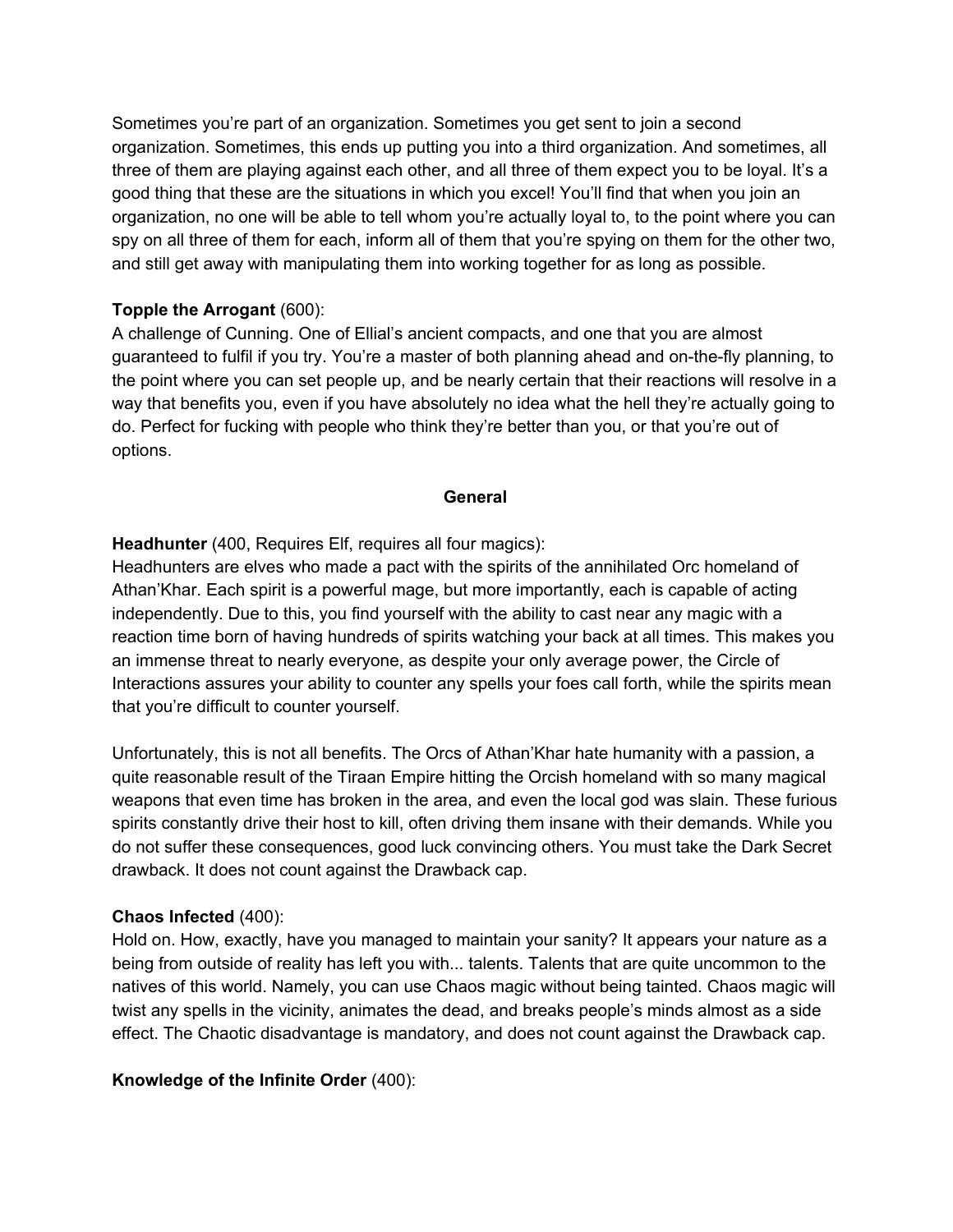Well, well, well. Just how did you come across such knowledge? You have begun to unravel the secrets of the Infinite Order, and are able to work with the basics of their technology. Along with granting you basic knowledge of the workings of the gods and transcension fields, this will allow you to read the readouts from their technology, an immense head start on what everyone else has.

### **Challenge Rating 20** (400):

You're a twenty on the Gygax scale. Which, long story short, means that legally speaking you're not a person. Now, normally, that would probably be a bad thing. In this case though, it means that the government has decided that you're so damn powerful that they just don't want to admit that an entire government's bending over for you. Which means that legally speaking, whatever you do is classified an act of nature, not an act of a thinking being. People won't arrest you any more than they'd arrest a hurricane or a typhoon, and if you heal someone, it'll be classified as a miracle, not you stepping in. Of course, if you *aren't* actually that powerful, this, uh, might be somewhat problematic. Note: This effect will only last as long as you're not actively at war with them. Occasionally fucking up and killing someone unimportant is fine, going on a killing spree or assassinating the prince is not.

### **From Life, Death** (400):

Among those in the know, it's understood that few priests of Vidius actually do much during an exorcism. Instead, when they're doing this, they're simply putting on a show while their Valkerie companions handle the actual work. You, however, are different. Somehow, his blessing is upon you, and you may bring yourself to the realms between, cause the dissolution of lesser undead with a touch, and summon forth a scythe to assist you in slaying the greater necromantic constructs.

### *Gear*

### **Adventurer**

### **Enchanting Gear** (100):

A snazzy box filled with compartments containing enough enchanter's dust to create a wand and a high quality synthetic crystal along with instructions for making more. It also refills once a week.

### **Wand and Shield** (200):

A highly customized high quality wand, designed for use by enchanters (or if you're incapable of magic, with a clicker), along with a high quality shield charm. Both of them will recharge when not in use.

### **Tome of Technological Progress** (400):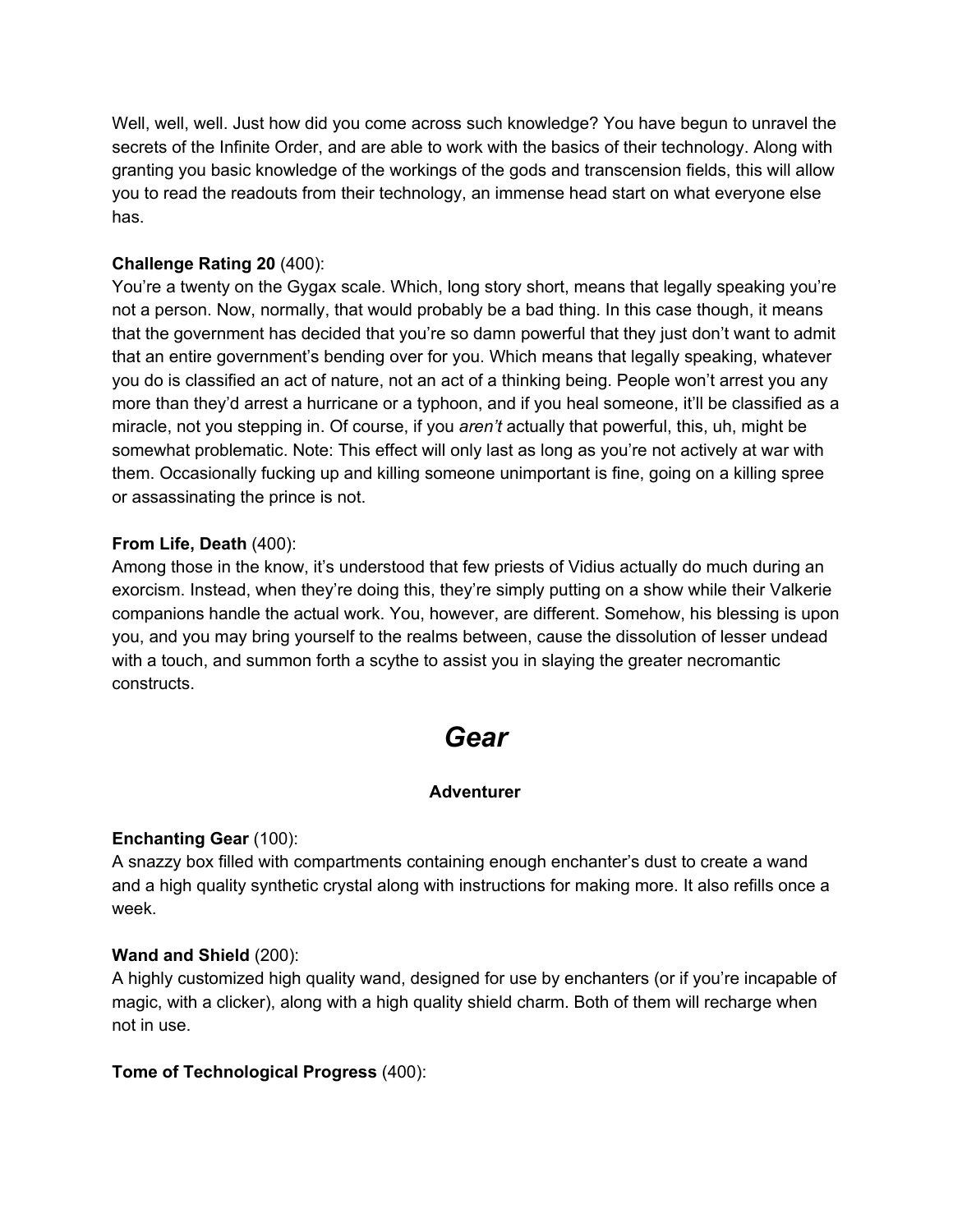In a world of magic, it's amazing how little non-magical technology pops ups, even with the scientific knowledge they can achieve. This book contains within it the blueprints of any technology you know how to produce, and can produce copies of itself as needed.

### **The Crawl** (600):

Okay, I realize that Dungeons are, technically, living beings, but that doesn't mean you should take one as a pet! But I suppose adventurers have done weirder things. You'll find a Dungeon following you from world to world, and though it seems it likes you too much to actually give you a proper dungeon crawl, you'll be able to set it up as a fortress with yourself as the final boss, or turn it into a nice training grounds for adventurers. Dungeons appear to basically be large holes in the ground or whatever, getting most of their space through liberal usage of dimensional shenanigans. At the start of each jump, you may either keep the Dungeon in your warehouse, or place it wherever you wish in the world.

### **Shaman**

### **Reagents** (100):

Unlike other types of magic, Fey magic has a rather high requirement for reagents when doing things such as summoning elementals. Fortunately, you seem to have an infinite stock of these reagents, contained within a shiny wooden box the size of your forearm.

### **Fairy in a Bottle** (200):

Well! Morality of this aside, you seem to have gotten your hands on a fairy in a bottle. Its nature as a fraction of the aura of a daughter of the Goddess of Nature means it's an endless source of fey magic, even if it's power is strictly limited. Still, if tapped, it can serve as a more than adequate source for smaller spells.

### **Fey Pact** (400):

The problem with being a mortal Shaman is that Shamans do not, strictly speaking, gain much magic of their own. Instead, their talent lies with making pacts with powerful fairies, and borrowing *their* power. Fortunately, you seem to have forged a pact with a minor fairy, and are capable of calling upon its power for your personal use. Oddly enough, this has taken the form of an actual written contract, in which there are no conditions pre-written. You will find in your warehouse a number of copies of this contract. By having someone sign it, you can call upon their reserves of energy to power your fey spells. Obviously, this is only really useful if they're some form of nature spirit, but perhaps you can reverse-engineer the principles involved?

### **Familiar** (600):

A minor spirit bound to your will, this being is both adorable and useful. Though you cannot command it mentally, it is perfectly obedient, and will reappear by your side if slain. By pouring power into it, it can switch from its portable form as a small animal made of an element into a large elemental. Finally, as you have a pact with it, it will provide a small but steady amount of power for your Fey magic, without any limitations on when it will permit that power to be used.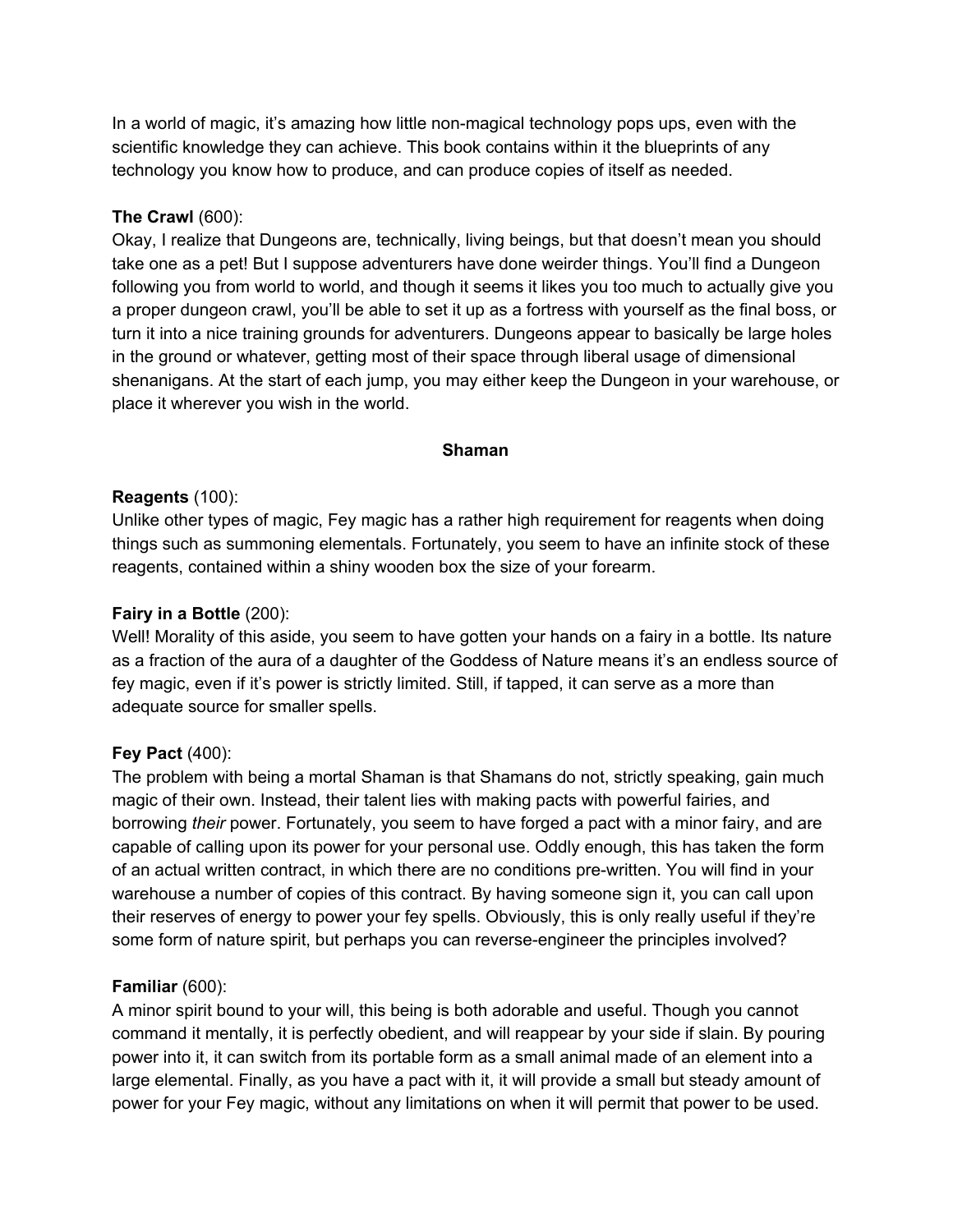### **Warlock**

### **Talisman of Absolution** (100):

Granted by the Universal Church, this device is only ever given to beings of unspeakable evil who've decided to turn over a new leaf and join the side of good. It protects them from Holy light, allowing them to remain in its presence without being burned. It's fortunate that every record will say that you're supposed to have this, or you might be in trouble.

### **Hellhound Breath** (200):

Some dimensions aren't as well... sorted as others. Or perhaps they are, but there's simply layers in between. For example, Hell lies between the world of mortals, and the world in which Hellhounds reside (which makes their name somewhat inaccurate). This means that even the tiniest amount of Hellhound breath is mind-bogglingly difficult to get your hands on, and thus incredibly expensive. It's *also* a highly effective ingredient for necromancy and alchemy, and can break any form of slumber without fail. The fact that you get another bottle full of it every jump is honestly somewhat unfair.

### **Reliquary** (400):

You should throw this away. Right now. Just... forget you ever had it, okay? No? Well, your choice. This is a demon's reliquary, containing a bound succubus or incubus. Yes, they are bound to obey your orders. No, that will not make them even the slightest bit less dangerous. A single one showing up in a city is cause for an immediate panic, because they've taken down entire nations, alone. Not through raw power, but simply out of sheer, manipulative ability. Of course, if you don't have a city that you want to take down, you could always have a reliquary without a succubus bound in it. Yes, you should do that.

#### **Shadow Jumper's Trinket** (600):

The magic system of Shadow is currently inaccessible except through indirect methods, such as through infernal magic. This trinket bypasses such requirements, allowing you to directly access Shadow magic and thus "Shadow Jump", teleporting impressive distances by wrapping the shadows around you. Uniquely, this form of teleportation will be completely untraceable, as the more common methods of accessing Shadow Magic do so indirectly, leaving the signs of the magic used to access it.

#### **Noble**

#### **Noble's Wardrobe** (100):

A full wardrobe of fancy clothes, perfect for showing up at all the boring parties your fellow nobles will throw without risking the travesty of wearing the same thing twice, or showing up in the same outfit as someone else. And since I know how inconvenient fancy dress clothes can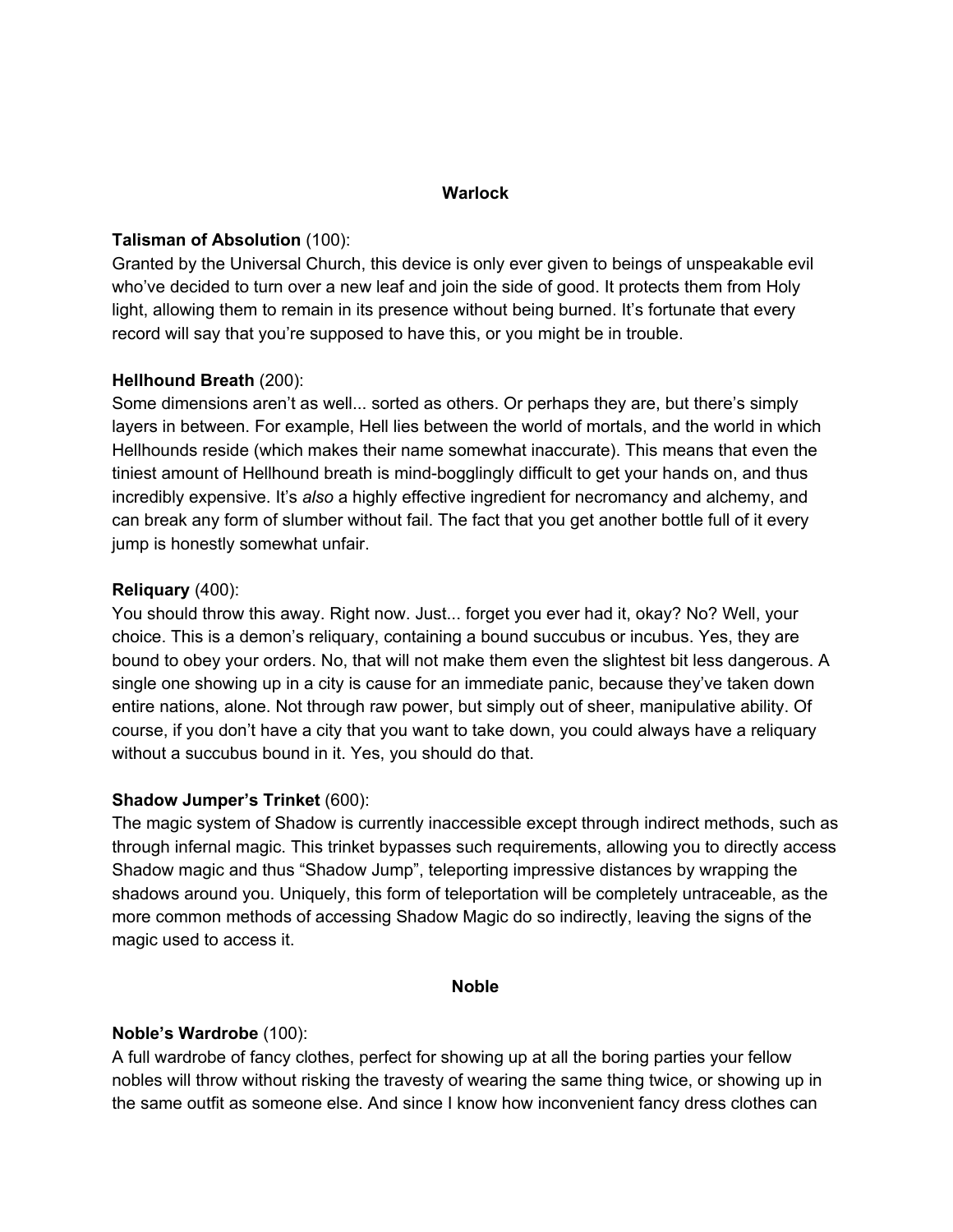be, the pockets will be enchanted with enough holding spells to match the cargo hold of a ship. And just because I know how boring parties can be, I'll fill one of them with bottles of alcohol of all sorts. You can choose which one. Or if you already have clothes that you'd like to me to enchant and fill with alcohol, I'll let you import one.

### **Falconer Carriage** (200):

A very high quality horseless carriage made by the Falconers, this prioritizes comfort over effectiveness, but it still moves through snow quite well. While a shielding charm will blow out the enchantments on the wheels, it might be worth it. After all, this carriage will repair itself once a week, or if destroyed or lost, will be replaced.

### **Containment System** (400):

A containment system built to hold any demon short of an Archdemon, it will somehow fold into a carriable little box. Don't ask. On the odd side, this is actually secure enough to dodge charges on carelessness while demon summoning, which is such a common event that the authorities practically take it for granted that they can charge you with it.

### **Mithril Rapier** (600):

It's a rapier made of Mithril, and thus immune to magic. In this age of wands, this might seem underwhelming, but it is precisely *because* we are in an age of magic that such a tool is so worthy. Demons will find their otherwise invulnerable skin failing to protect them, and magical shields will be easily pierced. If you wish, you may instead import a weapon you already own and turn it mithril. I'll even intervene to make sure that the enchantments stay on!

### **Priest of the Pantheon**

### **Shield of Faith** (100):

The followers of Avei are, in the end, warriors, and each are clad as appropriate for their craft. You gain a set of light or heavy armor, along with a shield and an enchanted sword.

### **Divine Mount** (200):

Just how did you get your hands on one of these? Although Paladins are often granted the right to call upon a Divine Mount for themselves, they remain extremely uncommon... mostly due to the rarity of paladins, admittedly. You, however, seem to have won the allegiance of one of these horses. The horse is capable of appearing from nowhere whenever you it, is highly intelligent, and is literally a godly example of its kind. A Hand can earn a Divine Mount over the course of the jump. If you're a Hand and purchase this, you'll start with it.

### **Divine Amulet** (400):

A strange and wondrous artifact, this amulet not only allows you to draw upon more power from the god or goddess you serve, but also expands your ability to channel that power, letting you go longer without burning out.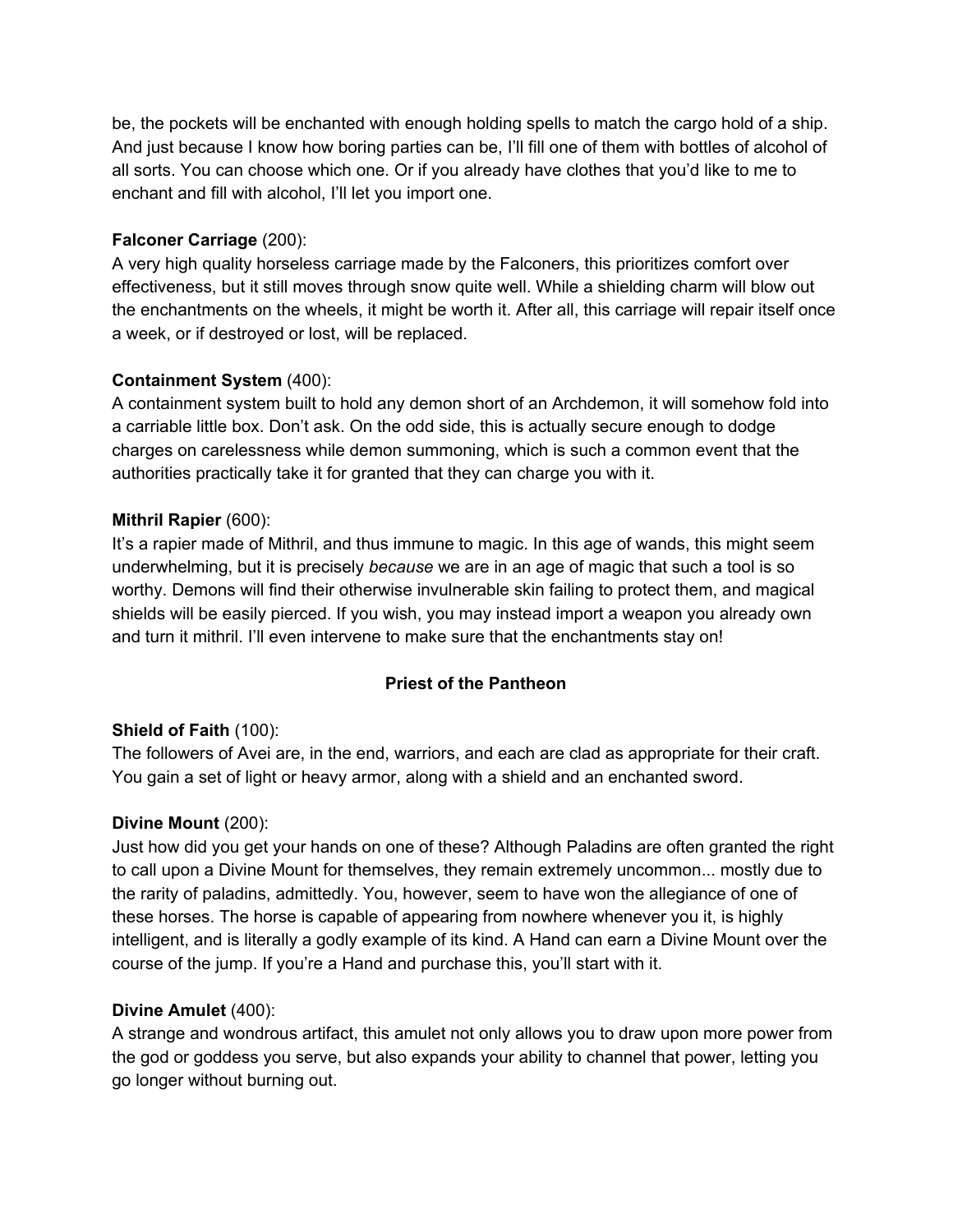### **The Universal Church** (600):

A massive church building, it contains the holy symbols of every religion. Further, it's walls are undeniably holy, able to burn any supernatural evil to dust. You may place it wherever you wish at the start of every jump, or may add it to any territory you already control if you wish.

### **Priest of Shadows**

### **Pain Rod** (100):

The mere fact that you have this means that you should probably be thrown in jail. Of course, as a member of the Thieves Guild, that's par for the course. This useful little device will, when touched against a subject, activate every nerve in their body and have them insist to their brain that they are currently in the process of being injured. This is... well, while it's good for putting people down, you might not want to keep it active on someone for long. You'll get another one if this one breaks.

### **Invisibility Cloak** (200):

It's a cloak which makes you invisible. Useful unless you're dealing with something like a Headhunter, which can simply detect the enchantment. It'll get you through most publically available scrying methods though.

### **Revamped Carriage** (400):

A highly refurbished Falconer Horseless Carriage, it's been modified with all sorts of little tricks, ranging from secret compartments to looking like an old and worn down piece of junk to additional spells on the tires to let them work in any terrain. This will be replaced once a week.

### **The Casino** (600):

A large casino, it contains the holy symbols of every religion that prefers things more... chaotic. Next, it's a gambling hall, and will be fully staffed by generic though skilled gamblers who will serve as the staff. Finally, it's walls are undeniably holy, able to prevent the entrance of any supernatural evil. You may place it wherever you wish at the start of every jump, or may add it to any territory you already control if you wish.

### **Companions**

### **Fellow Students** (50/200):

You may import a companion into the setting for 50 CP. For 200 CP, you may import all of them. They have 600 CP to spend, and may choose a free background and get the appropriate discounts. They may take any race of cost 200 CP or less for free, but if they wish to be a more powerful race, must pay the difference themselves.

### **Canon Companion** (200/300/600):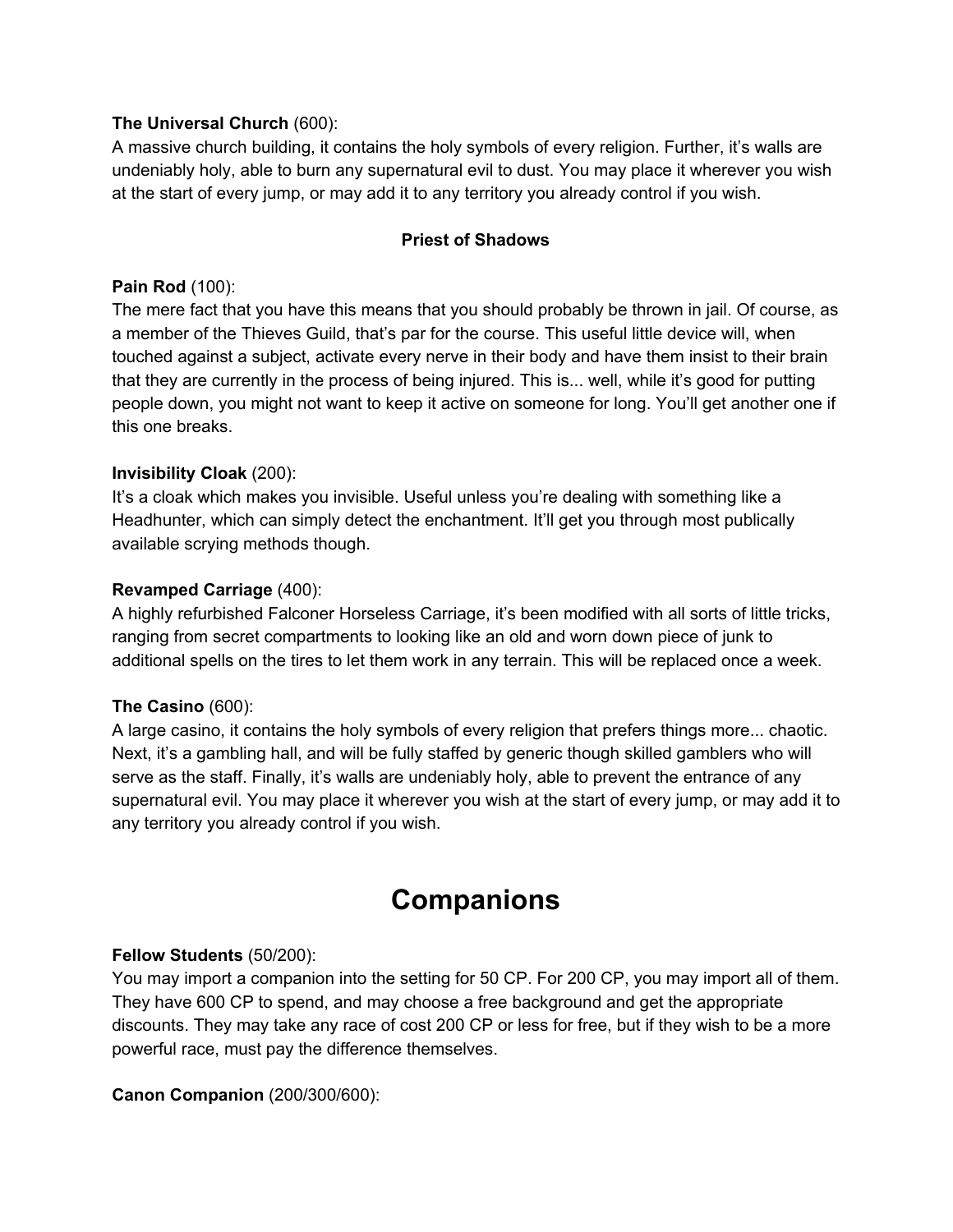You may, if you wish, attempt to convince a character from Canon to join you on your journey. Regular people like Gabriel (for a given definition of regular anyway) are 200CP. Powerful but unskilled or inexperienced individuals, like Juniper, are 300CP. Gods and individuals at their power level like Tellwyrn are 600CP... assuming you manage to convince them to come with you.

### **Freshmen Class** (Required Freshman drawback, 600 CP):

Wait... you and your classmates actually survived? Well....CONGRATULATIONS! You all qualify as full fledged adventurers. I don't know how useful that will be here because the Age of Adventurers is over (officially, anyway) but between what I have offered here and what you have learned and found/stolen you likely have become a force to be reckoned with. More than that though you likely have form a deep and lasting bond with your fellow classmates, it would be a shame to just leave them. Well lucky for you I will allow the entire freshmen class (of 8 people) and one professor of your choosing (defaults to Tellwyrn) to come with you and only take one companion slot. (Perks would either be divided among them or put on one specific person when they're imported). Whether they choose to follow you to spread to word of their gods, adventure around the multiverse to gain enough power to make a difference, or just because they consider you a true friend, is up to how you treated them.

### **Valkyrie Companion** (400):

It's odd, but somehow you seem to have attracted the friendly attention of a Valkyrie. This ghost-like being is basically the inversion of a Dryad, a nexus of death where the daughters of Nysta are life. Their barest touch will deanimate any zombie or skeleton, while their scythes can slay any other form of undead with little issue. Finally, she can scout for you if you wish.

## **Drawbacks**

Maximum of 600 CP.

### **Freshman** (+0):

If you wish, you may begin the jump as a Freshman in the Unseen University, in the same year that the protagonists enter. You will have the dubious honor of being a peer to a dryad, a fairy with *more* intelligence than a dog (almost unheard of), a pair of paladins, a half-demon, the princess of pirates, a drow ambassador, and a girl possessed by a demi-goddess/demon princess (for a rather liberal definition of possessed). And all while being the student of the 'great' Arachne Tellwyrn, the elfin head professor of the University and the only mortal to have killed a god. Be warned though, her sink or swim teaching methods leave a lot to be desired. Mutually exclusive with Adventurer.

### **Adventurer** (+0):

What's this? It seems you begin 3000 years in the past, in the heyday of the Age of Adventurers. The world was a sterner place back then, and individuals were a driving force, to the point where adventuring parties were considered more reasonable than armies for nearly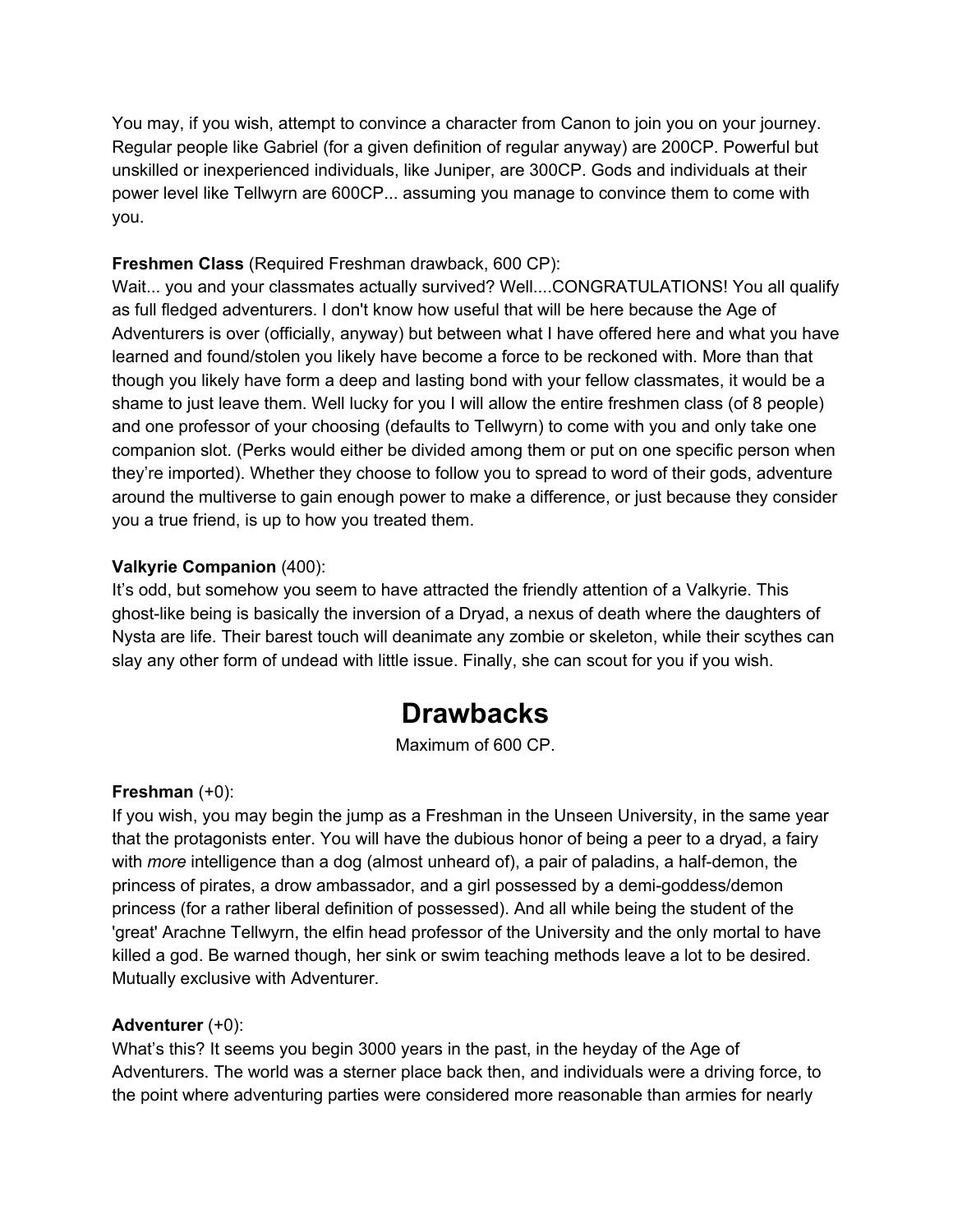any purpose beyond just holding territory. Arachne will be found, somewhat lost and confused, in three days, and the war against Hell is in full swing. You yourself will have to stay until 10 years after the beginning of canon. Mutually exclusive with Freshman.

### **Lawful Stupid** (+100):

You're the worst type of religious. Choose one canon god. You now believe in their tenants without question and will gleefully follow their edicts without any hesitation. If you're an Avenist then you're going to be the world's most annoying feminist and will do your best to kill any demon that dares show its face to you, even the nice ones. If you worship Omnu then you'll be so stupid good it hurts. Not only will you refuse to fight until absolutely necessary, but you actively will actively go around telling everyone to get along and just be friends. Naturally this would not make you popular in a war zone. Viridians will demand that no one tell any truths that might hurt, while Eserites will insist on absolute anarchy at all costs. Expect to annoy people constantly, and for your own coreligionists to find you embarrassing.

### **No Standards** (+100):

Okay, *technically* you have standards. I mean those standards are "sentient beings that you don't actively dislike" but still that has got to count for something. Maybe among Dryads? Either way, expect to take any chance that you have to sleep around, and probably piss off a lot of Avenists in the process.

### **Anth'auwa** (+200):

Your emotions are broken. Instead of feeling empathy and the general normal emotional state as most do, you instead feel a hollow reflection. This leaves you unstable, disliked by most divine powers, and most importantly, vulnerable to manipulation by those who can actually manipulate emotions. On the bright side, you'll be a stunning politician, I'm sure.

### **Amnesia** (+200):

Oh, whoops! Looks like something screwed up in the transcension fields overlaying the planet. You'll have no memories beyond those appropriate to your background. While you *will* retain your powers, you won't remember much about how to use them, which, uh, might be somewhat inconvenient. If you're a drop in, you'll have no memories at all. If you're a Drop In and take this drawback with Freshman, then you'll end up falling straight into Arachne's lab, in a burst of mysterious Chaos magic and all sorts of... unusual events, and she'll take you in.

### **Divine Curiosity** (+200):

You seem to have gained the interest of the gods. That's... usually a bad thing, to be clear. While the current batch of gods are significantly more reasonable than the previous ones, that doesn't mean that divine attention doesn't usually result in, however indirectly, bad things happening. And in this case, they're not content to simply watch. They'll often put you through random and pointless trials (though if asked, I'm sure they'll claim there's sense behind them) in order to 'test your character', and some of the more petty gods might just arbitrarily curse you.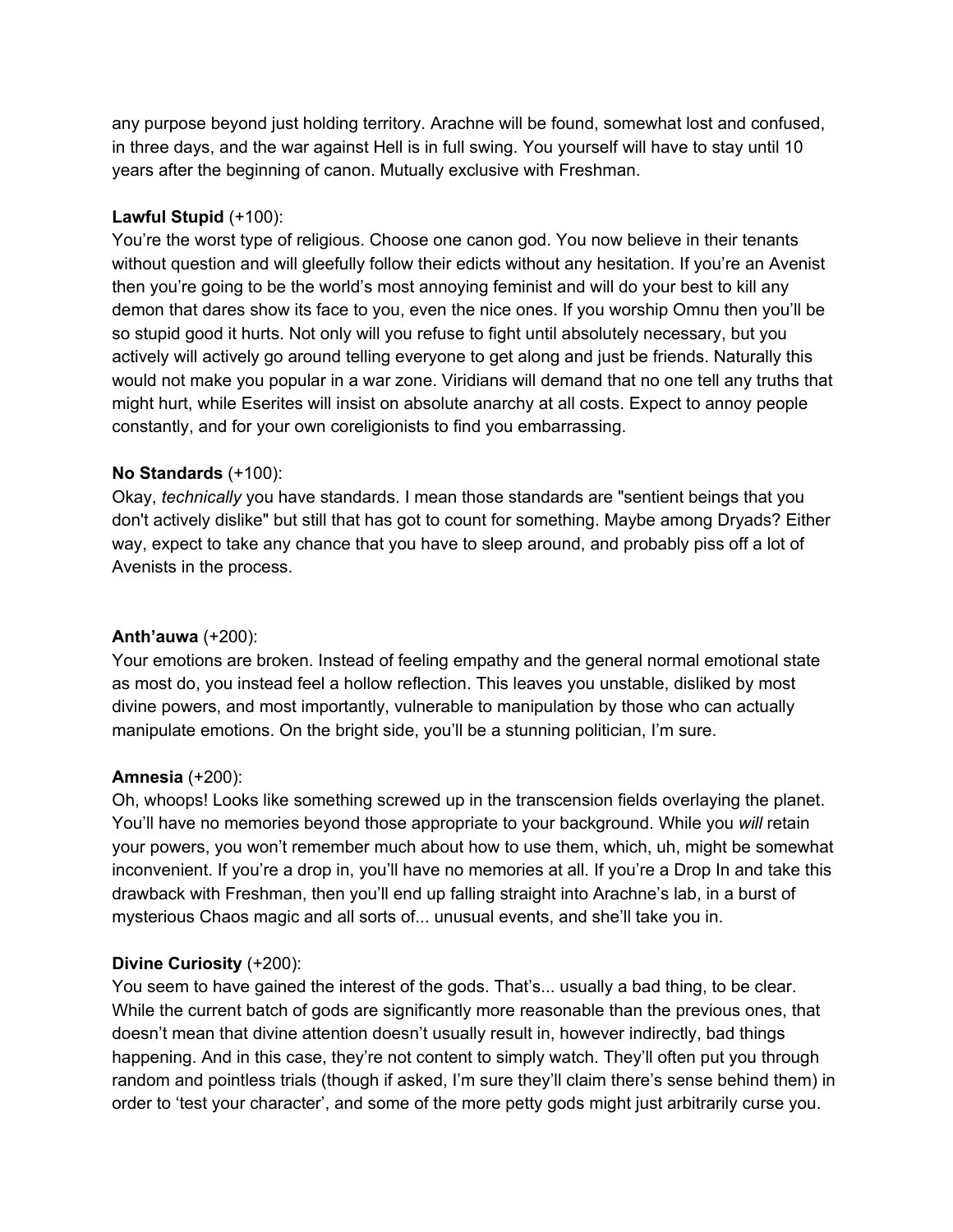You'll also find that they'll routinely steer their Paladins and enemies in your direction. Expect ten years of dealing with all sorts of annoyances. The only bright side is that the curses will tend toward the randomly inconvenient, and they'll never throw something at you that they don't think you can handle.

### **Dark Secret** (+300):

You have a secret which you *cannot* allow to get out, lest everyone everywhere promptly declare war on you. This could be that you're a Headhunter, or that you're a higher up and highly irresponsible member of the Black Wreath, or that you're a 19 on the Gygax scale. (Obviously, if you've taken Gygax 20, not only can the last one not be a reason, but whatever your secret is has to be drastic enough that they're willing to declare war on you anyway.)

### **Chaos** (+300):

Chaos energy is a major threat in this setting that not only destroys the world around it but also interferes with any spell cast near it, twisting healing spells into acid shooting spells and regular fireballs into small nukes. Chaos energy is emitted by items called chaos artifacts that emit energy from stuff outside a dimension.

Done with the history lesson? Good! As an out of reality creature you qualify as a powerful chaos artifact yourself. While you are immune to the detrimental effects of Chaos yourself those around you are not so lucky. Any area you stay in for too long is going to break apart under the chaos energies you emit. Using any out of jump perk, power, or item further increases this effect.

Expect to be targeted by literally everyone even halfway sane, with even the gods dropping very loud hints to their oracles so that you can not destroy the world more then you have already. On the bright side, hang around long enough, and you're likely to start spawning cultists.